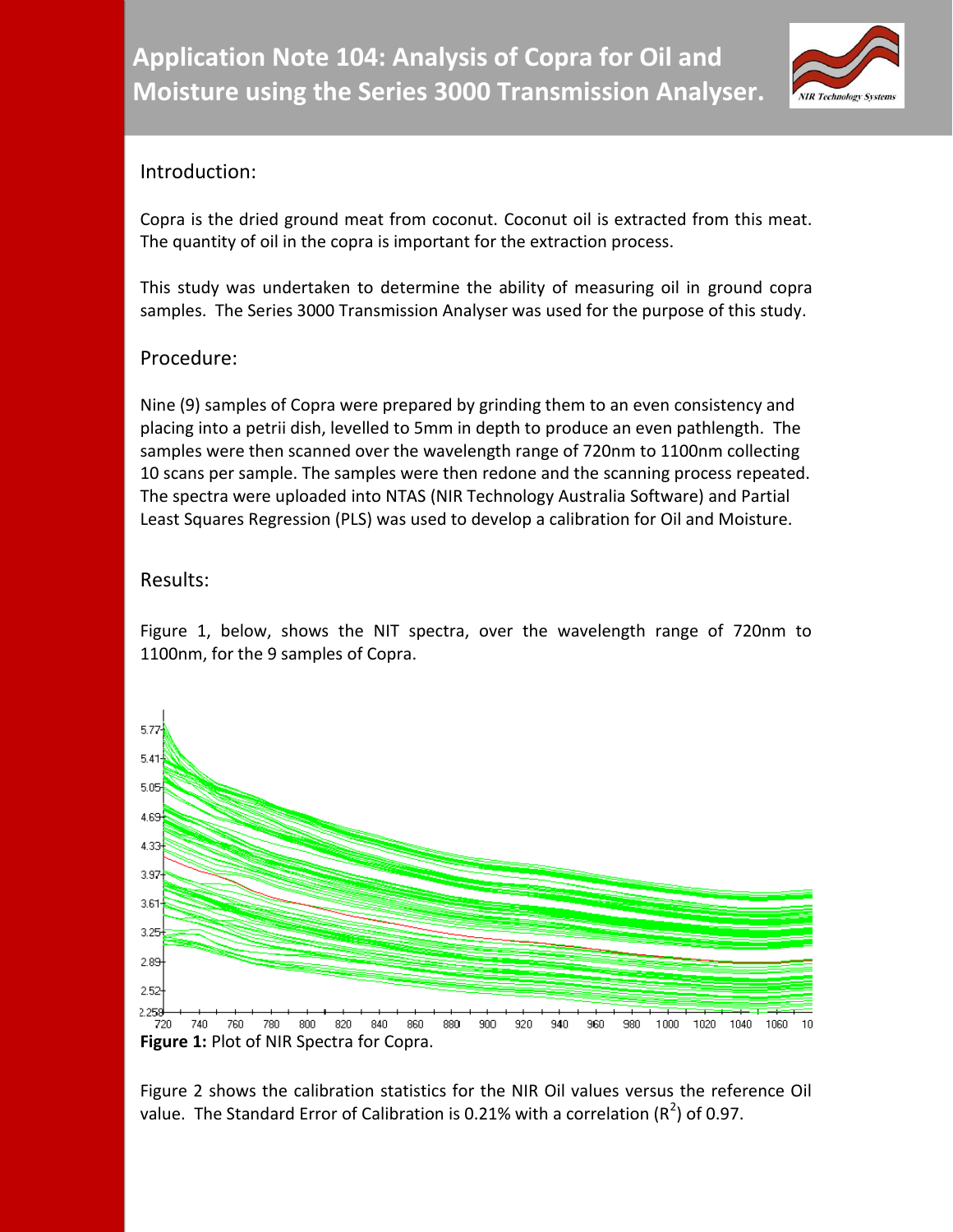

**Figure 2:** Plot NIR Predicted Oil value vs. Reference Oil value.

Figure 3 shows the calibration statistics for the NIR Moisture values versus the reference Moisture value. The Standard Error of Calibration is 0.21% with a correlation  $(R^2)$  of 0.97.



**Figure 3:** Plot NIR Predicted Moisture value versus the reference Moisture value.